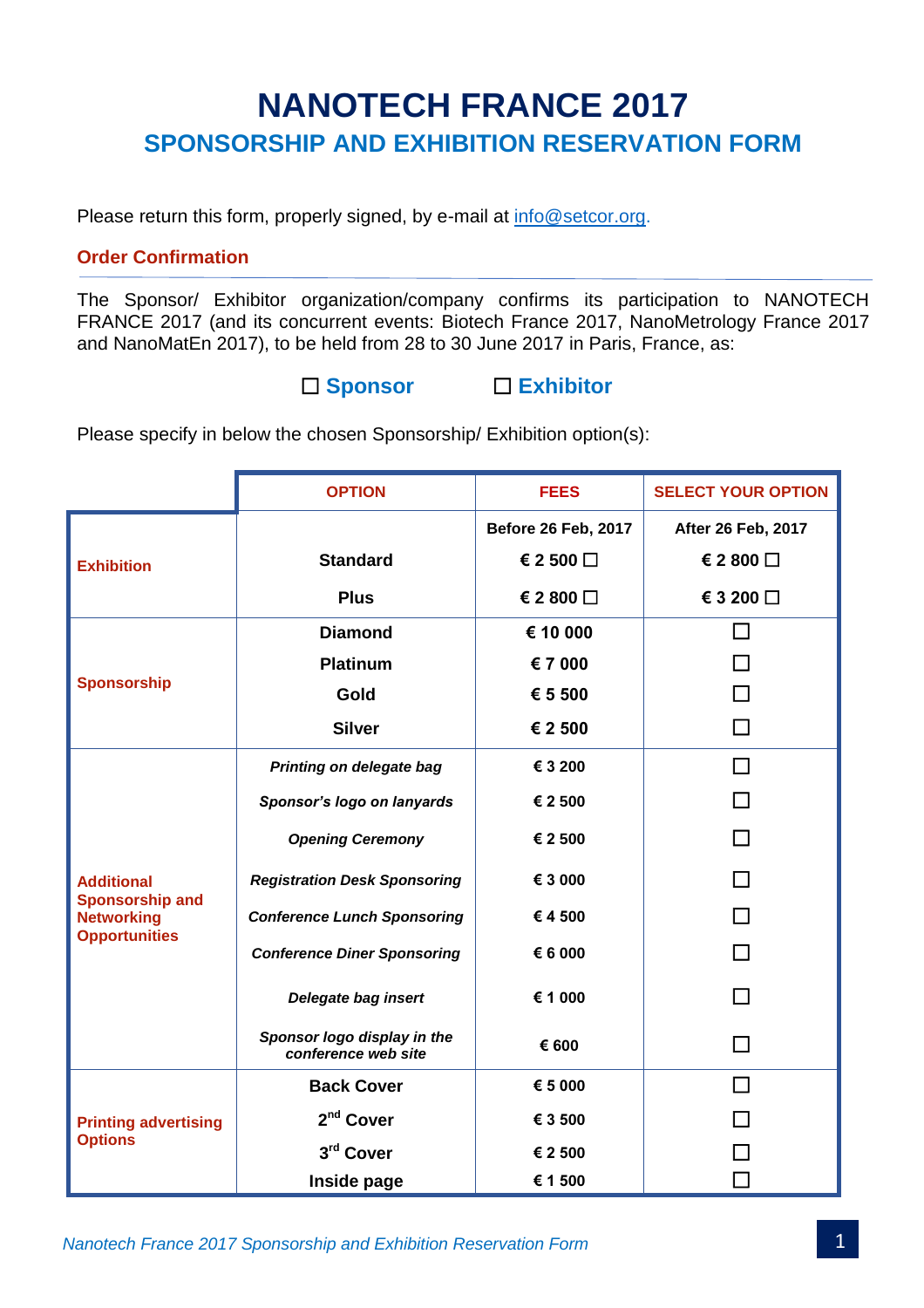## **Contact person**

| <b>Invoice details</b>                                                                                          |  |
|-----------------------------------------------------------------------------------------------------------------|--|
|                                                                                                                 |  |
| Invoice address experience and the set of the set of the set of the set of the set of the set of the set of the |  |

The invoice will be issued upon payment is received

## **Payment**

In order to confirm the chosen option, the amount for the sponsorship and/or the exhibition fee will have to be paid within 15 days from the signature of the present order form on the following bank account details:

| <b>Account Name:</b>      | <b>SETCOR MEDIA FZ-LLC</b>                                                               |  |
|---------------------------|------------------------------------------------------------------------------------------|--|
| <b>IBAN:</b>              | AE54 033 0000 019100130861 (EUR currency account)                                        |  |
| <b>BIC/SWIFT:</b>         | <b>BOMLAEAD</b>                                                                          |  |
| <b>Bank Name:</b>         | Mashreg Bank psc - Dubai, United Arab Emirates                                           |  |
| <b>Payment reference:</b> | Sponsor/Exhibitor Nanotech France 2017 - <i>[add the Exhibitor/Sponsor</i><br>name here] |  |

Please send us a copy of the bank transfer by e-mail at [info@setcor.org.](mailto:info@setcor.org)

## **Signature**

The Sponsor/Exhibitor hereby declares that it intends to take part to the International Conference and Exhibition on Nanotechnology – Nanotech France 2017, accepting all terms and conditions the Sponsor / Exhibitor is subordinated to, by signing this form, it agrees to abide by all the conditions contained in the above Sponsors and Exhibitions Rules.

| Place & date |  |
|--------------|--|
| stamp        |  |

Signature of the legal representative & organization

\_\_\_\_\_\_\_\_\_\_\_\_\_\_\_\_\_\_\_\_\_\_\_\_\_\_\_\_\_\_\_\_\_\_\_\_\_\_\_\_\_\_\_\_\_\_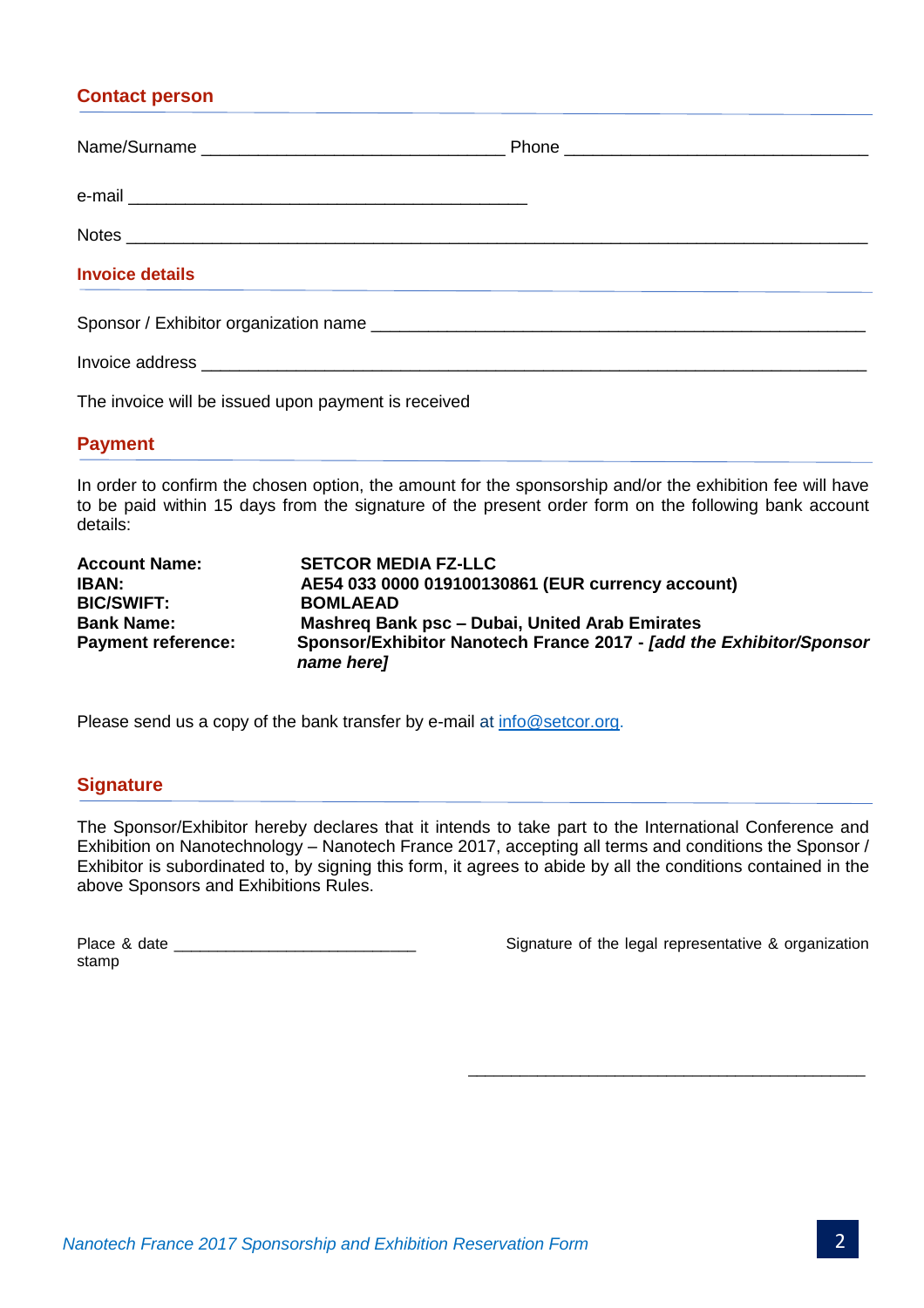## **SPONSORS AND EXHIBITORS RULES**

#### **ART.1 – Denomination and Goals**

- 1. SETCOR organizes the International Conference and Exhibition on Nanotechnology – Nanotech France 2017, herein is "the conference".
- 2. Participation to the conference is subject to the following rules:

**ART.2 – Location and Timetable of the Conference**

The conference will take place from 28 to 30 June 2017 in Paris, France. The event time will be from 8.00 to 18.00.

#### **ART.3 – Payment Condition**

- 1. The request to participate as Sponsor or Exhibitor is considered accepted once:
	- Copy of the Sponsors and Exhibitors Form properly signed has been received by e-mail at info@setcor.org.
	- The bank transfer has been received at the following Bank Account: *Acc. Name: Setcor Media FZ LLC IBAN: AE54 033 0000 019100130861 BIC/SWIFT: BOMLAEAD Payment ref.: Sponsor/Exhibitor details here.*
- 2. Payments received after the date communicated by the Organizing Committee do not guarantee the possibility to have the Sponsor /Exhibitor logo on the Conference materials.

#### **ART.4 – Admission**

The participation in the conference is subject to the acceptance by the organizer.

#### **ART.5 – Setting up and Taking Down**

Stands can be set up on 27 June 2017 (14:00 – 19:00) and taken down on the 30 June 2017 between 16:00 - 20:00.

#### **ART.6 – Delivery and collection of the materials**

- 1. Materials for Desk/stand setting up or for any other use during the event have to be delivered after Thursday 22 June 2017, with a beforehand written communication to the Organizing Committee, at the conference venue in Paris with the clear and visible indication "Nanotech France 2017 Conference" and the Exhibitor/Sponsor's Name on any item, and have to be collected at the end of the event.
- 2. Delivery expenses to/from the Conference venue, including any import fees, are at Exhibitor/Sponsor's expenses.
- 3. Unclaimed goods may be will be destroyed at the end of the event.

#### **ART.7 – Renunciation**

1. All cancellations must be given to the Organizing Committee by e-mail at [info@setcor.org.](mailto:info@setcor.org)

- 2. For the conference, the following cancellation fees will be applied (unless otherwise indicated on the event's web site):
	- If the written cancellation is received by the organizing Committee before Feb 26, 2017, your payment less 20 % of the chosen package rate will be reimbursed.
	- If the written cancellation is received by the organizing Committee between Feb 27, 2017 and March 31, 2017, 50% of the registration fee will be reimbursed.
	- No reimbursement will be made after March 31, 2017.

## **ART.8 – Desk/Stand assignation**

The desk/stand assignation will be done on a first come, first served basis (unless otherwise indicated on the event's web site), as well as per stands availability and sponsorship category. Organizers reserve the right to make changes to this order for organizational needs, giving, when possible, contextual communication to the interested sponsor / exhibitor.

### **ART.9 – External costs**

Expenses for the dispatch/transport/layout of the exhibited material both during the setting up and the taking down of the expositive space, as well as any other cost related to the participation to the Conference and not mentioned in the Sponsors and Exhibitors Form, is considered excluded from this offer. Any kind of refund for damages and the of the exhibited material is also excluded.

#### **ART.10 – Security**

- 1. Exhibitors must comply with all security and fireprevention norms applicable in the Conference venue and all arrangements on the subject that can be enacted by the Organizing Committee.
- 2. Exhibitors are required to comply with the safety standards. Non-fulfilment of Safety regulations and fire prevention can lead to the immediate closure of the stand, as well as to the exclusion of the exhibitor from future editions of the Conference.
- 3. Exhibitors cannot make use of cylinders or other containers filled with gas of any type, or to keep tanks, heaters or other recipients filled with gas or combustibles for the functioning of machines, except in the case of authorization by the Organizing Committee and/or the conference venue on case by case basis.

#### **ART.11 – Prohibitions**

It is prohibited for the exhibitor to:

a. Give up or exchange – even at no charge – the space assigned;